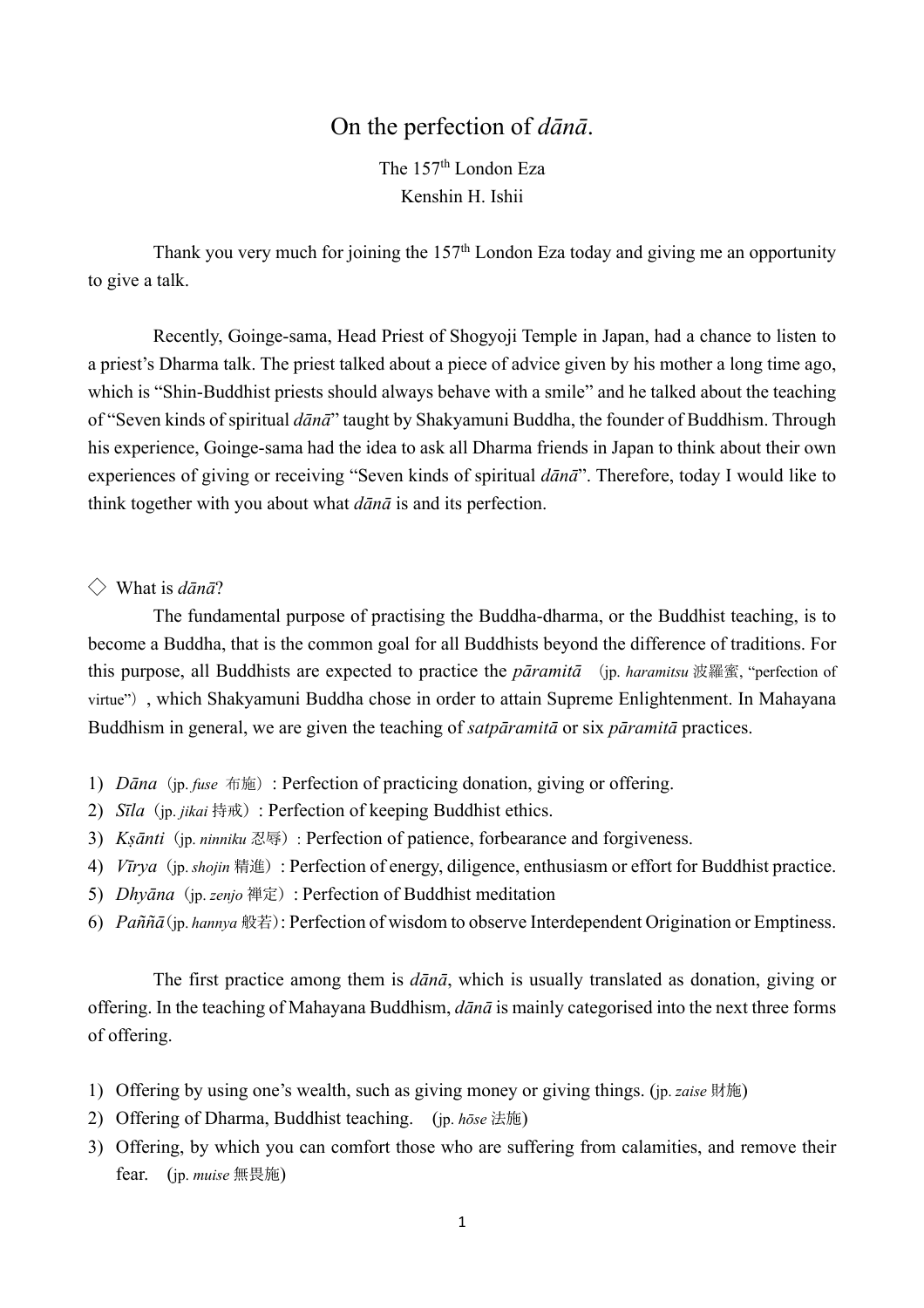$\Diamond$  What are the seven kinds of spiritual *dānā* (offering)?

Apart from the main three offerings, it is written in a sutra called *Saṃyukta Ratnapiṭaka Sūtra* that there are "Seven kinds of spiritual offering". Let's see what is written in the sutra.

> The Buddha said that there are seven kinds of giving, that without decreasing one's wealth, give rise to the attainment of great karmic fruits.

> The first kind of giving is named the giving of eye. One always uses a gentle eye contact to look at one's father, mother, teachers, elders, śramaṇas, and brahmins, refraining from using hostile eye contact, this is named the giving of eye. By doing so, when one's body breaks up and is reborn into another body, one will gain pure eyes; when one attains Buddhahood in the future, one will gain Divine Eye and Buddha Eye. This is named the first karmic fruit.

> The second kind of giving is named the giving of kind and pleasant countenance. When one faces one's father, mother, teachers, elders, śramaṇas and brahmins, one does not frown and manifest an unkind countenance. By doing so, when one's body breaks up and is reborn into another body, one will gain a wellformed appearance; when one attains Buddhahood in the future, one will gain complexion of pure gold. This is named the second karmic fruit.

> The third kind of giving is named the giving of words. When one talks to one's father, mother, teachers, elders, śramaṇas and brahmins, one speaks soft and gentle words, refraining from harsh and unkind words. By doing so, when one's body breaks up and is reborn into another body, one will gain eloquence in speech. Anything said, will be rejoiced, trusted and accepted by others; when one attains Buddhahood in the future, one will gain the four kinds of eloquence. This is named the third karmic fruit.

> The fourth kind of giving is named the giving of body. When one meets one's father, mother, teachers, elders, śramaṇas and brahmins, one should rise, welcome them and prostrate to them. This is named the giving of body. By doing so, when one's body breaks up and is reborn into another body, one will gain a wellformed body, tall and large body, and a body well-honoured by men; when one attains Buddhahood in the future, one will have a body like nigrodha tree, with invisible usnīsa. This is named the fourth karmic fruit.

> The fifth kind of giving is named the giving of heart. One may have used valuables to perform offering, but if one's heart is not gentle and kind, then this is not named giving. With a gentle and kind heart, one sincerely performs offering, this is named the giving of heart. By doing so, when one's body breaks up and is reborn into another body, one will gain a brilliant mind, non-ludicrous mind. When one attains Buddhahood in the future, one will gain a mind of sarvajña-jñāna . This is named the giving of heart, the fifth karmic fruit.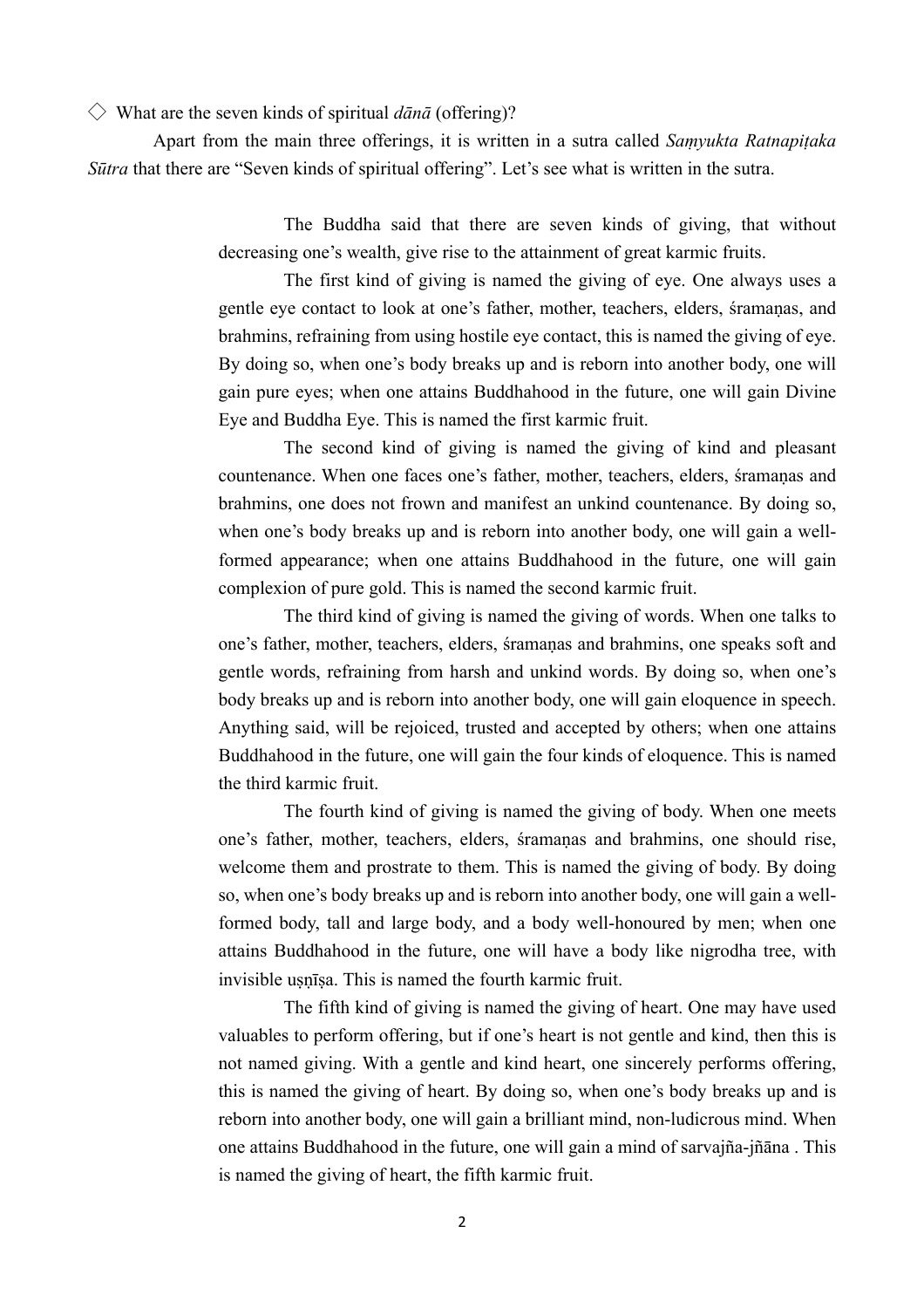The sixth kind of giving is named the giving of seat. When one sees one's father, mother, teachers, elders, śramaṇas and brahmins, one arranges seats for them, and even offer one's seat to them, inviting them to sit. By doing so, when one's body breaks up and is reborn into another body, one will always gain dignified and precious seat adorned with seven kinds of jewels. When one attains Buddhahood in the future, one will gain the Lion Throne. This is named the sixth karmic fruit.

The seventh kind of giving is named the giving of shelter. One makes one's home the shelter for one's father, mother, teachers, elders, śramaṇas and brahmins, letting them walk, sit, and lie at one's home. This is named the giving of shelter. By doing so, when one's body breaks up and is reborn into another body, one will gain palace as their residence spontaneously. When one attains Buddhahood in the future, one will gain abodes in dhyāna. This is named the seventh karmic fruit.

These are named the seven kinds of giving, while not decreasing one's wealth, give rise to the attainment of great karmic fruits.

 $\diamondsuit$  How can we interpret the offerings?

You might have felt some confusion, reading this English translation of the seven kinds of offering, because the translation of the sutra is too literal and not very clear. They usually are interpreted as follows.

- 1) The giving of the eyes. (jp. *gense* 眼施):To give gentle and benevolent eye contact.
- 2) The giving of a kind and pleasant countenance. (jp. waganse 和顔施) : To give friendly, peaceful and soft countenance.
- 3) The giving of words. (jp. *aigose* 愛語施, *gonjise* ⾔辞施):To speak soft and gentle words, refraining from harsh and unkind words. To give caring attitude and words.
- 4) The giving of the body. (jp. *sinse* ⾝施): To work voluntarily using your body, expressing your respect by your body.
- 5) The giving of the heart. (jp. *sinse* ⼼施) : To perform offerings sincerely, gently and kindly. Your giving needs to be accompanied with your heart. To be mindful of your neighbours. To have a heart of harmony and goodness.
- 6) The giving of a seat. (jp. *shōzase* 床座施) : To arrange seats for others, even offering your seat to them. To give others a place to be. To give your place even to competitors with no regrets at all.
- 7) The giving of shelter. (jp. *bōjyase* 房舎施) : To make your home the shelter for others, letting them walk, sit, and lie at your home. To give others a place to shelter from rain, wind and difficulties. Welcoming others to where you are, such as your home and sangha.
- $\Diamond$  Relationship of the *dānā* with Three Wheels Temple. All participants of the 29<sup>th</sup> Shokai Retreat, which was just held from the day before yesterday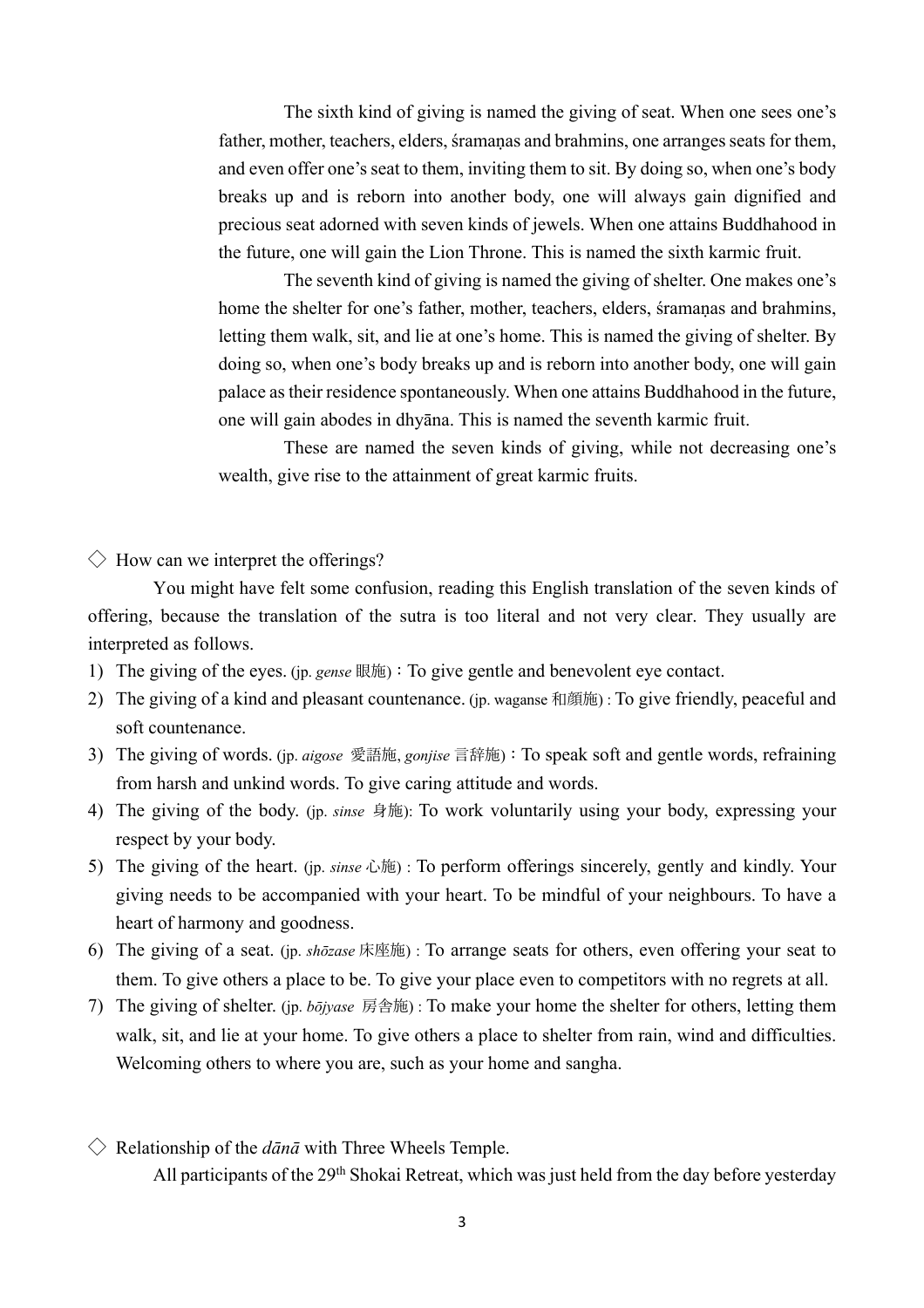to this morning, had weekly pre-meetings in the last three weeks to discuss about and digest the teaching of the seven kinds of spiritual offering. In those meetings, we shared our experiences of doing the offerings and more importantly of receiving the offerings. Many comments and impressions from the meetings made me realise some important points when we practice the offerings. Being given some realisations, I came to remember a poem. Now let us take an opportunity to read this poem on the meaning and purpose of Three Wheels, which was composed by the late Prof. John White, who was one of the founding members of Three Wheels Temple because actually, the name of this temple, "Three Wheels", is based on the teaching of perfection of *dānā*. Let's learn together from the poem what "the Three Wheels" means.

# **The Meaning and Purpose of Three Wheels** Three Wheels, Sanrin Shoja, is a place of journeying, of coming together, of spiritual adventure and exchange. It is a place for young and old to learn from each other. It is a place to 'be'. It is a physical symbol of a spiritual ideal, the concept of true service, represented by the Three Wheels of the Giver, the Receiver, and the Gift. 三輪精舎の意味と目的 三輪精舎 Three Wheels は 旅をして、 共に集い、 精神的な冒険や 交流をする 場である。 精舎は 老若が互いに 相手から学びあう場である。 精舎は「ありのままにある」場である。 精舎は、 与える⼈と受け取る⼈と贈り物の 三輪によって 表わされる 真の奉仕という概念、 精神的理念の 形体的象徴である。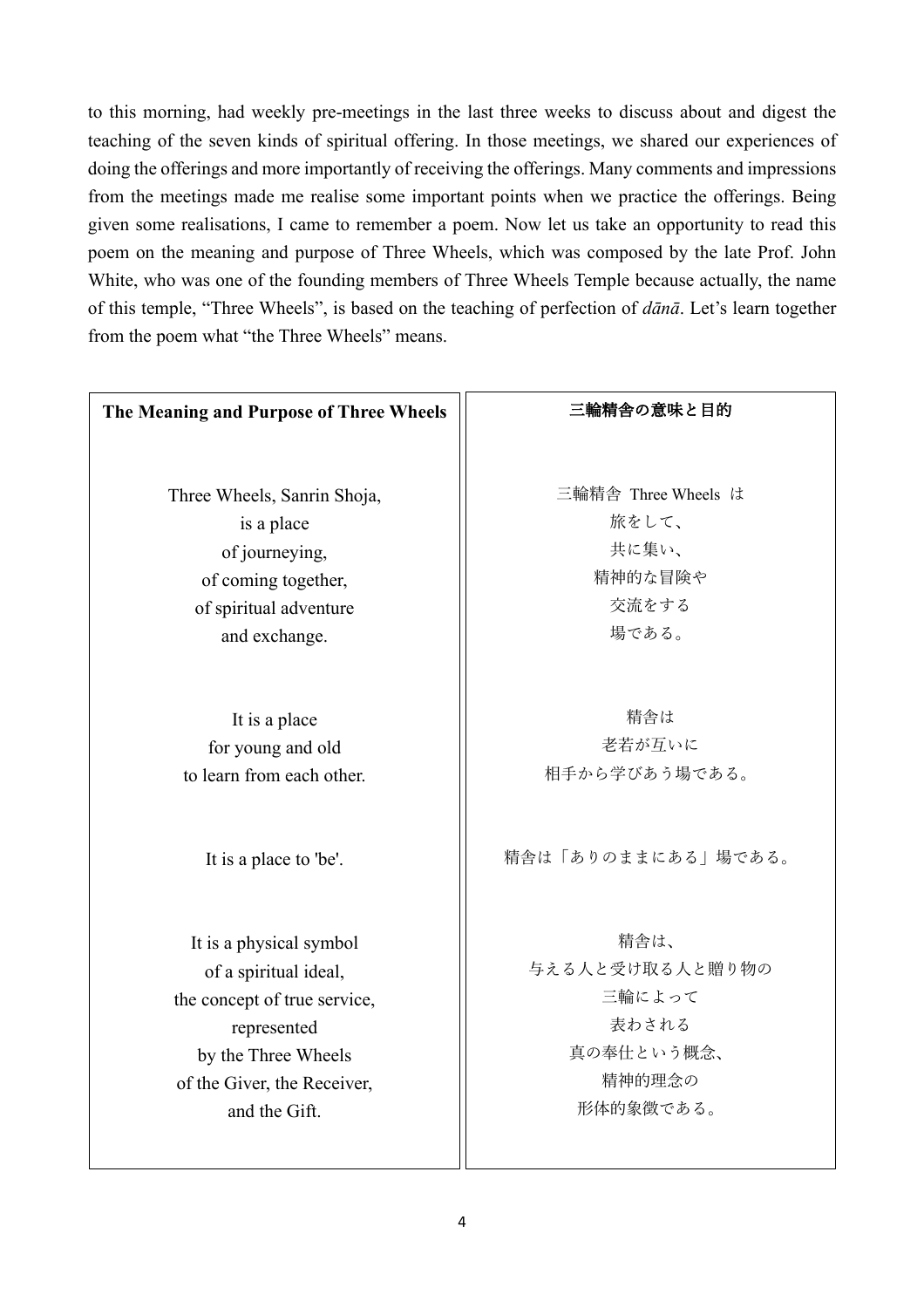If the Gift itself is pure, given solely for the giving, without thought of reward or return for the Giver, of debt or obligation in the Receiver,

then, in their return, the Receiver can freely become the Giver, the Giver becomes the Receiver.

> Then, out of diversity unity and harmony are born.

The Three Wheels are the one wheel and the Great Wheel turns.

This is the meaning and purpose of Sanrin Shoja.

John White

もし贈り物そのものが清浄であり、 与える人に 報酬や返礼の思いなく、 受け取る⼈にも 負債や責務の思いなく、 ただ与えるためにのみ 与えられるならば、

> その時、 今度は、 受け取る⼈が そのまま与える人に、 与える人が 受け取る⼈に成れる。

> > そうなれば、 相違から 統一と調和が 生まれる。

三輪は ⼀輪であり、 そしてその大輪が 回る。

これが 三輪精舎の 意味であり目的である。

ジョン・ホワイト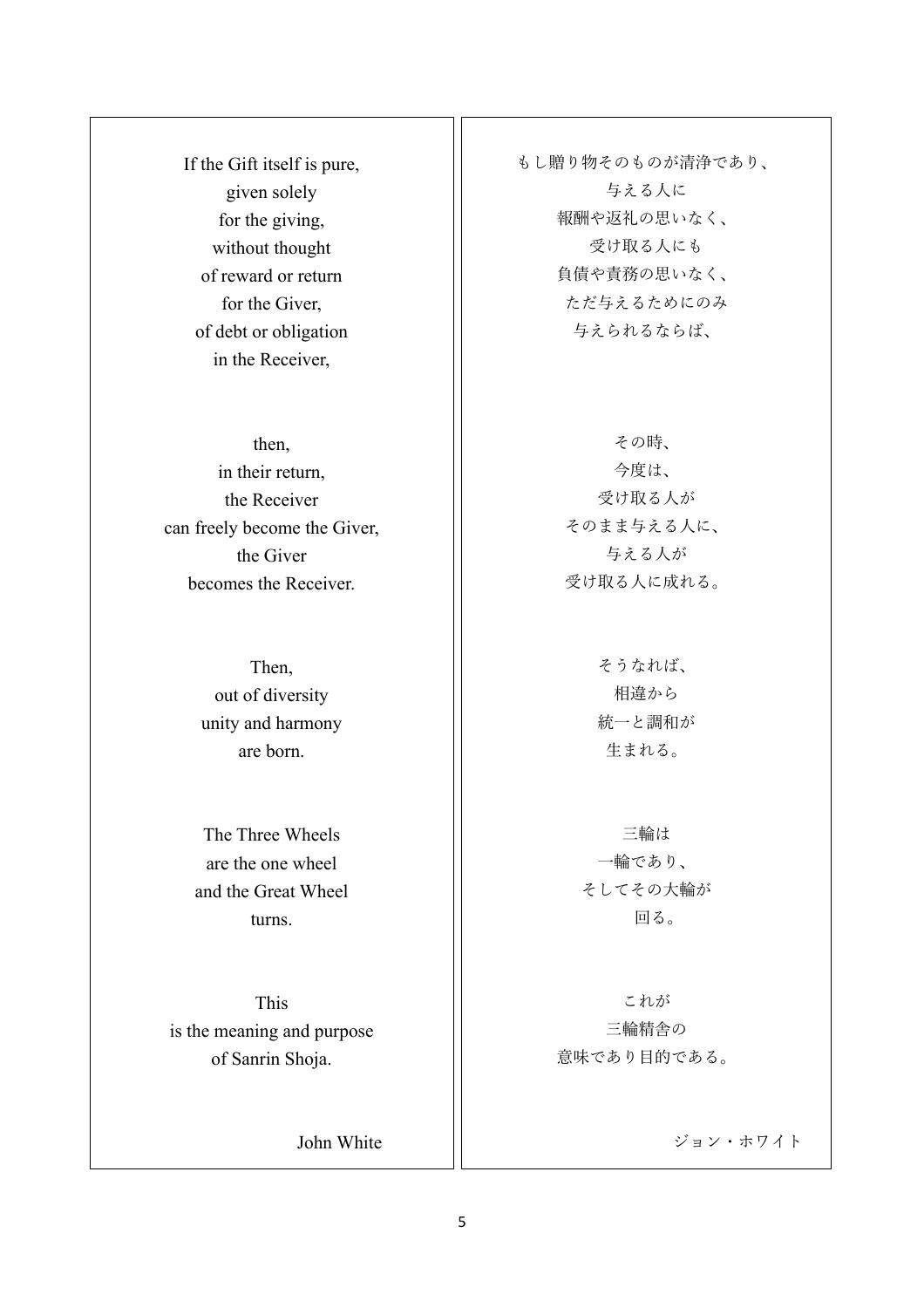At the very beginning of the relationship between Prof. John White and Shogyoji Temple in Japan, he was given a calligraphy of a Buddhist statement, "Three wheels should be pure", by Venerable Chimyo Takehara, Head Priest of Shogyoji Temple. Then at the time of the establishment of this Buddhist temple, John was asked to name it. Remembering the Buddhist statement John named this temple "Three Wheels". "Three wheels" in this context means "giver, receiver and gift".

#### ◇ For whom do we perform *dānā*?

In the English literal translation of the sutra, it is said,

"By doing so, when one's body breaks up and is reborn into another body, one will gain ……..." "When one attains Buddhahood in the future, one will gain ……."

This could be interpreted as meaning that we should practice good deeds for our sake in order to become better people. Do you think it is the right interpretation of the notion of *dānā*? One of the main teachings in Mahayana Buddhism is "to benefit oneself and benefit others". In the sense that to practise good things for one's own sake is at the same time to benefit others, such an interpretation sounds Okay, doesn't it? More importantly, however, the word "benefit" in the Shin Buddhist context means "to attain true faith". The attainment of faith in Shin Buddhism means that we become fully aware of our own bad karma and take refuge in Amida's unconditional love that embraces us all and abandons none. Thus, we become selfless through this given faith alone. This is called "Other Power faith". It is a unique Shin Buddhist teaching. Probably, some of you, who are familiar with the teaching of Other Power, might have wondered if the seven kinds of offering are self-power practice or other power practice.

Self-power practice is that you practise good for your own sake of becoming a buddha. Other-power practice is that first we become fully aware of our own karmic problems and at the same time of the unconditional love and compassion of Amida, who helps us attain birth in the Pure Land. Then our supreme joy of being saved by Amida makes us work for others naturally and continuously like becoming Amida's hand and foot. This supreme joy allows us to pronounce *Nenbutsu*, Namu Amida-butsu, which means that "I take refuge in Amida Buddha" as our expression of gratitude to him. This is the meaning of Other Power faith. At the moment of attaining Other Power faith, you become free from your own attachments, self-centred ego and pride and purely become grateful to everyone and everything. Therefore, we cannot help working for others without any expectation at all. After working for others in this way, we naturally come to realise that our good deeds were not only for others but also for ourselves. We receive something from others that is more important than what we gave to them.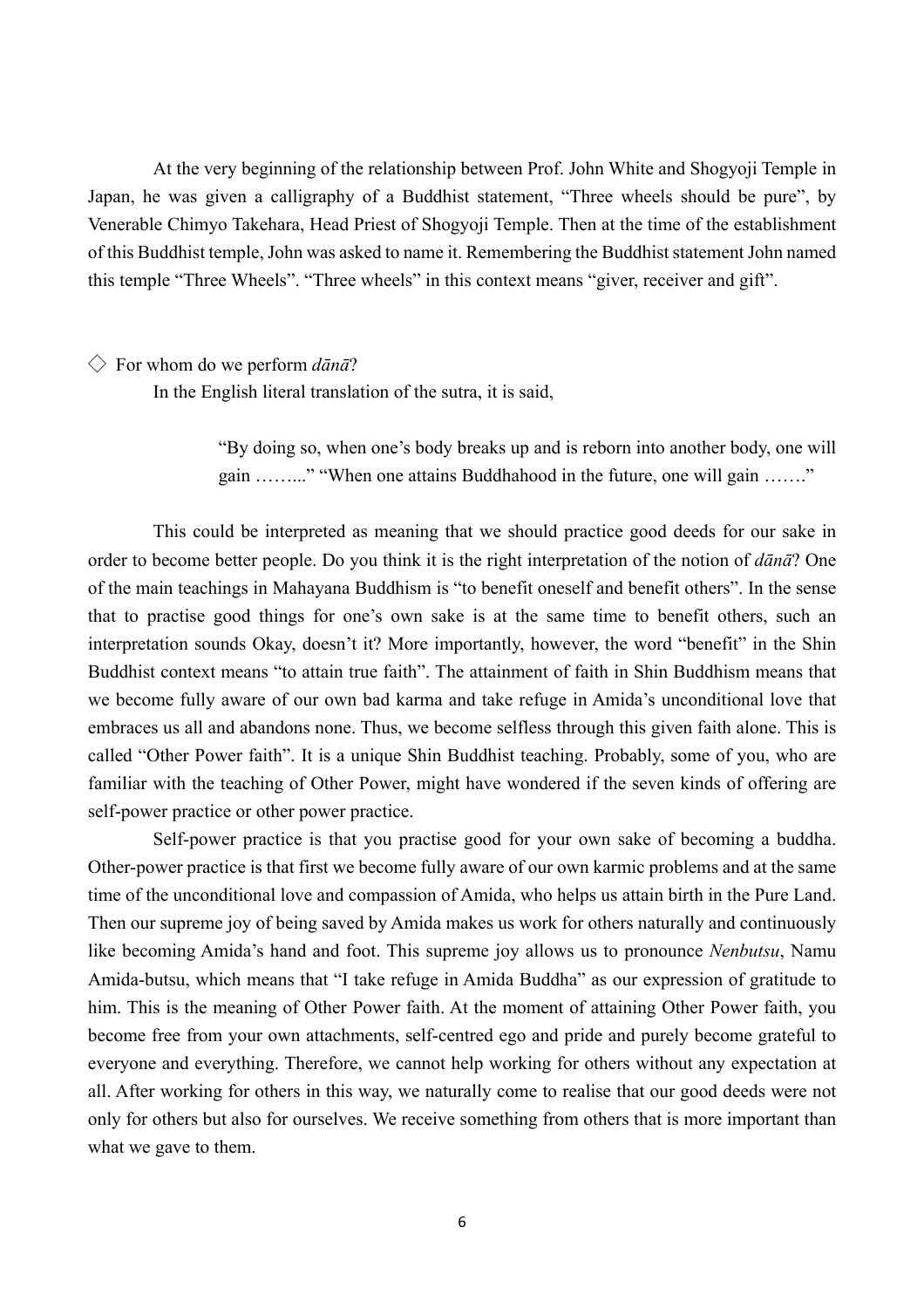### $\Diamond$  How can we practise *dānā* properly? Is it giving or sharing?

Learning the meaning of the Three Wheels and remembering Amida's Other Power, it is obviously important for everyone to give and receive a gift purely. Although we can intellectually understand it, some people said that it is not easy to do so. I agree with them as we tend to expect reward or return from the receiver. Even if we do not expect any thing to be given back, we unconsciously expect their appreciation in words or in attitude quite often. What makes us to do so? It is our ego or pride, which comes from our blind passion, isn't it? Then how can we become pure despite the fact that we sadly have self-centred ego? I think what can help us is nothing but our own awareness. The "awareness" here comes from "our awakening to the truth of life", which breaks through our self-centred world. This awakening is given through our spiritual encounters with others. Regarding this topic, *dānā*, if I can realise the fact that what I possess is all gifts, I would not have to have any pride or attachment to what I give. Actually, even our lives and bodies are gifts from our parents, so everything in our lives is gifts for each of us. Having considered this fact, I felt that the English word "giving" as a translation of *dānā* cannot be always applied because it tends to make me arrogant in assuming that I am a giver. I believe that it is better for us to say "I share" rather than "I give" because what you are presenting is not just your possession. The word "share" allows me to feel gratitude that comes from my awareness of what I possess as gifts. It also stops me from feeling superior to receivers and makes me aware of the foundation that we are interdependently related to each other. However, in the case when I am a receiver, it sounds better and natural for me to say "Someone gave to me", rather than saying "Someone shared with me" because the level of my appreciation would be deeper.

Considering and deepening this thought, I came to remember an expression of Shinran Shonin, the founder of Shin Buddhism. In a letter of Rennyo Shonin, which was read out today during the service earlier, he mentioned about one of the Shinran Shonin's sayings. Shinran Shonin said,

'I, Shinran, have no disciples, because, when I expound the Tathāgata's Dharma to sentient beings in the ten directions, I am simply acting as an envoy of the Tathāgata. I, Shinran, do not propagate any new Dharma whatsoever. All I do is simply entrust myself to the Tathāgata's Dharma teaching and teach others to do likewise. Apart from that, I have nothing to teach. How then can I claim to have any disciples?'

As you can clearly see, Shinran Shonin did not give his own teaching but shared his joy of entrusting himself to Amida Tathāgata and his great satisfaction of being saved by the Tathāgata. I cannot help feeling Shinran Shonin's genuine sincerity towards the Three Treasures: Buddha, Dharma and Sangha, as a *Nenbutsu* practitioner, one of the sentient beings, to be saved.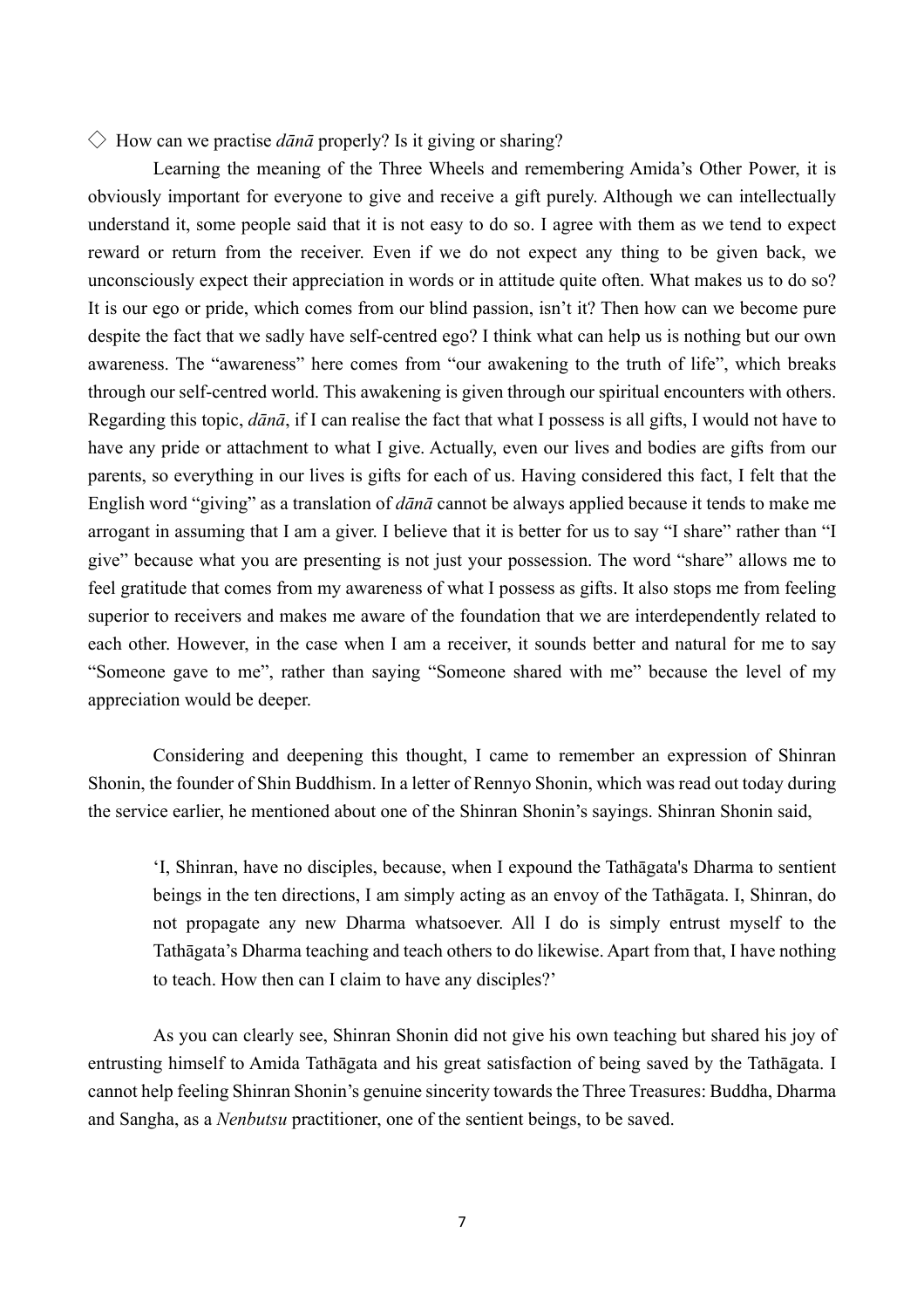$\Diamond$  Purity of the giver, receiver and gift.

Going back to the poem, "The Meaning and Purpose of Three Wheels" by Prof. John White, I would like to introduce one of my very recent experiences. In advance of the 29<sup>th</sup> Shokai Retreat, I, on behalf of Three Wheels, contacted a Dharma friend, Mr. Max Nilsson-Ladner, in order to ask him to give his Vow of sincere practice for the retreat. Although he didn't know much about the role, having received an explanation of some important points of giving the vow, he sincerely accepted it and expressed his deepest gratitude for the opportunity for him to look into himself. When I heard his response, which allowed me to feel his joy and sincerity towards practicing Dharma, I was so moved and felt a great joy myself. Thinking about where my joy came from and what it was, I came to remember some paragraphs in John's poem.

> If the Gift itself is pure, given solely for the giving, without thought of reward or return for the Giver, of debt or obligation in the Receiver,

then, in their return, the Receiver can freely become the Giver, the Giver becomes the Receiver.

> Then, out of diversity unity and harmony are born.

It was at this unforgettable moment that I came to realise who Max is. When his sincerity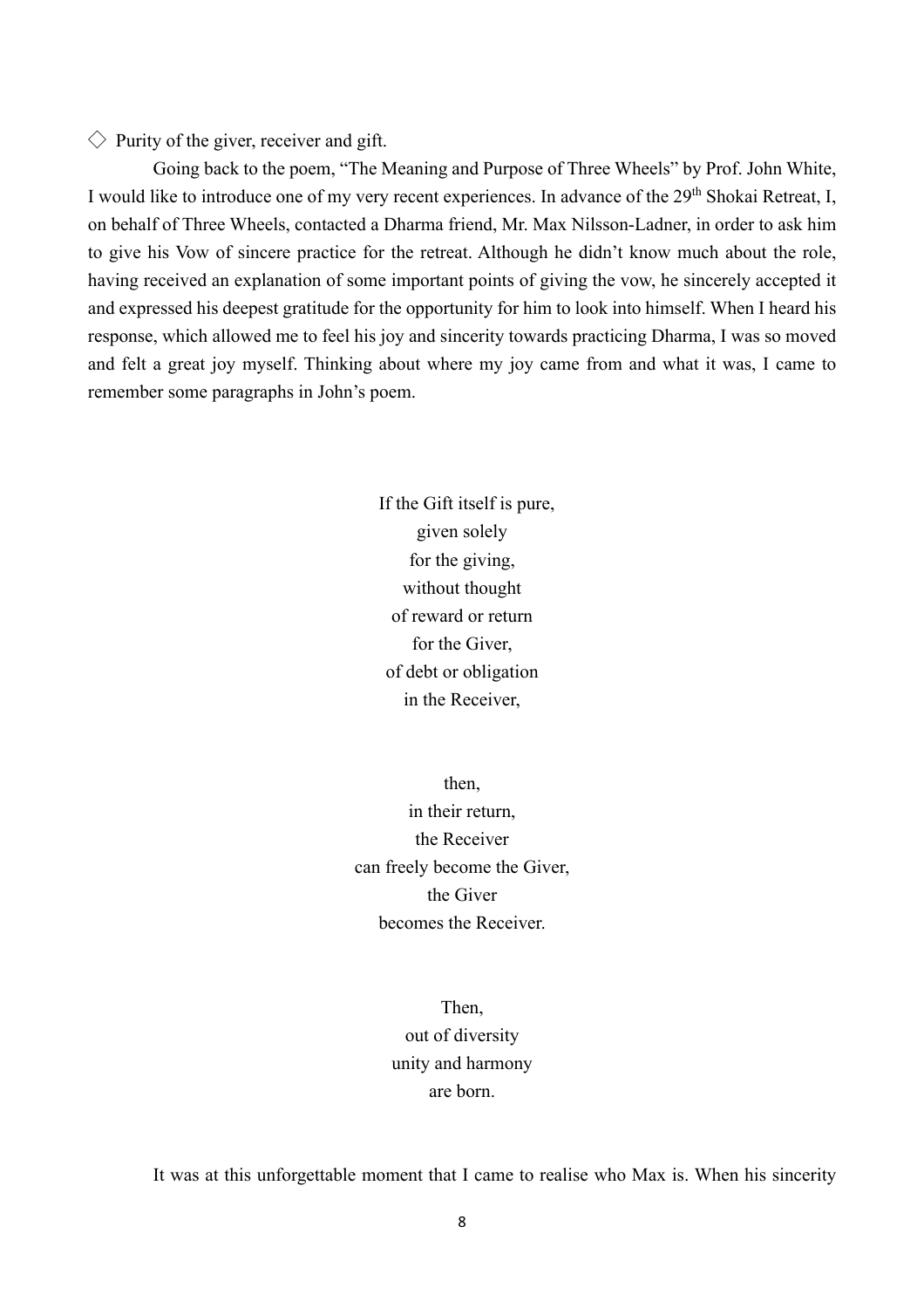allowed him to be grateful for receiving the opportunity, then I immediately became a receiver of his gratitude. Through our dialogue, out of diversity of him and me, unity and harmony were immediately born. It was absolutely a spiritual encounter for me with Max in one turning wheel of the Three Wheels (giver, receiver and gift). This experience made me realise what "pure" means in this poem. This purity is nothing but "sincerity in gratitude" (報恩感謝の誠) . Then I came to understand that what John wanted to "share" with all of us by composing this poem was based on what he had learnt and experienced through his spiritual encounter with Venerable Takehara and Dharma friends in the Shogyoji sangha in Japan.

# $\Diamond$  Importance of awakening to the consideration, love and compassion hidden behind gifts.

In the last one and half months, my wife Sanae was away in Japan. During her absence, I was so busy trying to do what she always does. Coming to know that I was having a tough time doing her role, many of you helped residents of Three Wheels by cleaning the temple, giving food etc. Receiving your gifts, I came to realise there were some deep considerations that come from the love and compassion of you, the givers. One day, one of our Dharma friends, Mr Amit Khanna, gave us homemade Indian curry cooked by his mother. It was not the first time for us to be given her curry. Some days later, Amit asked about its taste. According to him, his mother cooked more curry than his family needed in order to give us some. Actually, some amount of the curry Amit needed was for his friends who visited one day before. Amit's mother cooked the curry a bit milder than usual because one of his friends visited him for the first time. Then Amit said "Kenshin-san, my mum is saying that she will cook the curry a bit hotter next time as you are familiar with the hot Indian taste." Having such a conversation with him, I realised not only the sad reality of the lack of my appreciation but also such a great consideration of the giver which is hidden behind the gift. Even after giving the curry, his mother was wondering if we had been able to enjoy it or not and thinking about its taste for the next time.

Unfortunately, we tend to express our appreciation only by understanding what we receive superficially. In this example, I didn't know enough about Amit's sincere kindness and did not know at all how much his mother thinks about those who have her curry. It was a wonderful reminder for me that I should remember that all offerings include deep consideration, love and compassion for me. Likewise, John's deep consideration, love and compassion for the readers are much more condensed in his poem than we can imagine. In the same way, when we think about Amida's salvation, it is much more important to become aware of Amida's love and compassion that lies behind it rather than simply becoming aware of the fact of his saving us.

## ◇ Perfection of *dānā*.

Finally, I would like to talk about the perfection of *dān*ā. To be honest, I do not know if we can accomplish it or not. Definitely, it is not my business to judge if I accomplished *dānā* practice or